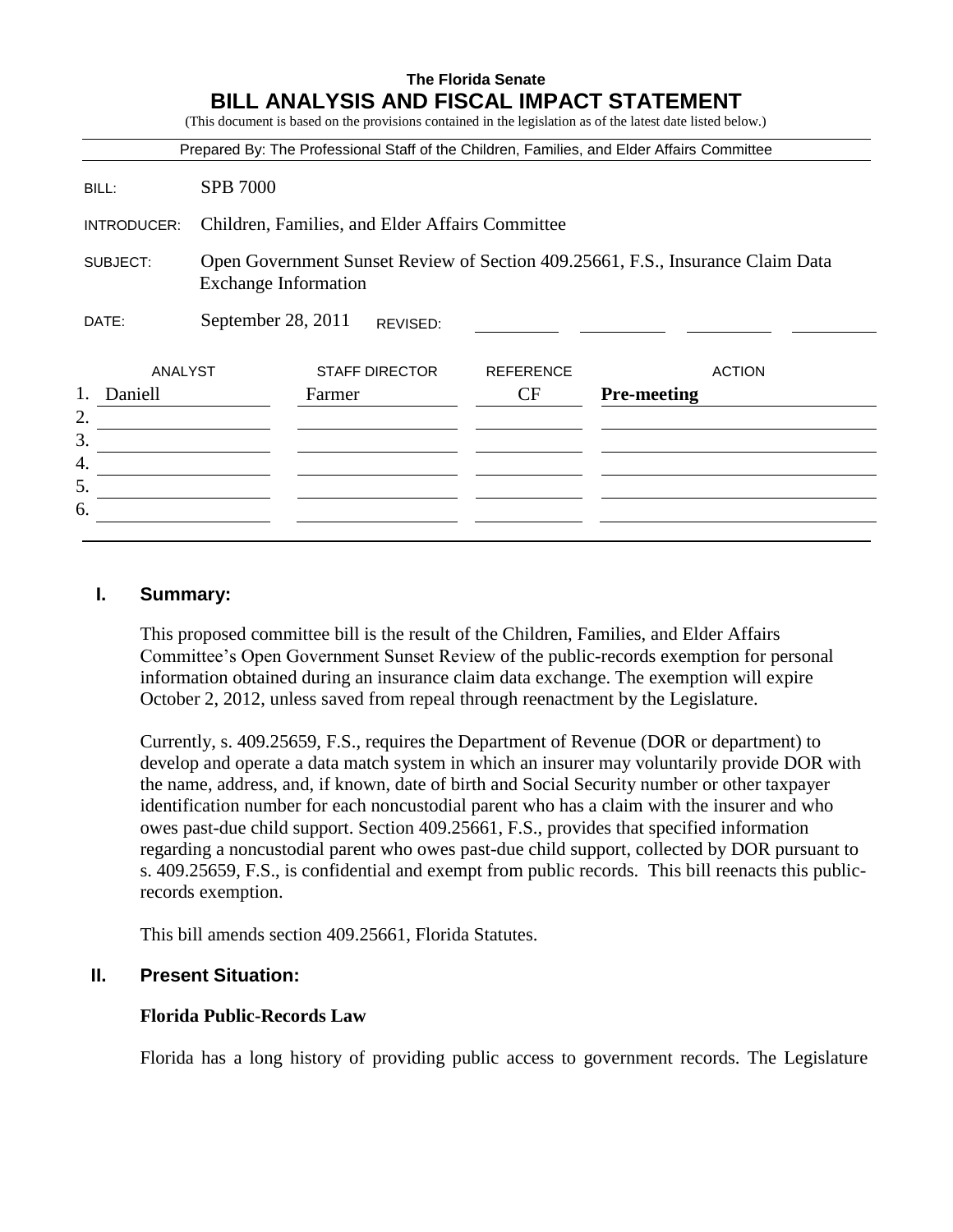enacted the first public-records law in  $1892$ .<sup>1</sup> In 1992, Floridians adopted an amendment to the state constitution that raised the statutory right of access to public records to a constitutional level.<sup>2</sup> Article I, section 24 of the Florida Constitution guarantees every person a right to inspect or copy any public record of the legislative, executive, and judicial branches of government.

The Public-Records  $Act<sup>3</sup>$  specifies conditions under which public access must be provided to records of the executive branch and other agencies. Unless specifically exempted, all agency<sup>4</sup> records are available for public inspection. Section 119.011(12), F.S., defines the term "public records" very broadly to include "all documents, ... tapes, photographs, films, sounds recordings … made or received pursuant to law or ordinance or in connection with the transaction of official business by any agency." Unless made exempt, all such materials are open for public inspection at the moment they become records.<sup>5</sup>

Only the Legislature is authorized to create exemptions to open-government requirements. Exemptions must be created by general law, and such law must specifically state the public necessity justifying the exemption. Further, the exemption must be no broader than necessary to accomplish the stated purpose of the law. A bill enacting an exemption or substantially amending an existing exemption may not contain other substantive provisions, although it may contain multiple exemptions that relate to one subject.<sup>6</sup>

Records may be identified as either exempt from public inspection or exempt and confidential. If the Legislature makes a record exempt and confidential, the information may not be released by an agency to anyone other than to the persons or entities designated in the statute.<sup>7</sup> If a record is simply made exempt from public inspection, the exemption does not prohibit the showing of such information at the discretion of the agency holding it. $8$ 

# **Open Government Sunset Review Act**

The Open Government Sunset Review  $Act^9$  provides for the systematic review of exemptions from the Public-Records Act in the fifth year after the exemption's enactment. By June 1 of each year, the Division of Statutory Revision of the Office of Legislative Services is required to certify to the President of the Senate and the Speaker of the House of Representatives the language and statutory citation of each exemption scheduled for repeal the following year. The act states that an exemption may be created, revised, or maintained only if it serves an identifiable public purpose and if the exemption is no broader than necessary to meet the public purpose it serves.<sup>10</sup> An identifiable public purpose is served if the Legislature finds that the

 $\overline{a}$ 

<sup>9</sup> Section 119.15, F.S.

<sup>1</sup> Sections 1390, 1391, F.S. (Rev. 1892).

 $<sup>2</sup>$  FLA. CONST. art. I, s. 24.</sup>

 $3$  Chapter 119, F.S.

<sup>&</sup>lt;sup>4</sup> An agency includes any state, county, or municipal officer, department, or other separate unit of government that is created or established by law, as well as any other public or private agency or person acting on behalf of any public agency. Section 119.011(2), F.S.

<sup>5</sup> *Tribune Co. v. Cannella*, 458 So. 2d 1075, 1077 (Fla. 1984).

 $<sup>6</sup>$  FLA. CONST. art. I, s. 24(c).</sup>

<sup>7</sup> *WFTV, Inc. v. School Bd. of Seminole*, 874 So. 2d 48, 53 (Fla. 5th DCA 2004), *review denied*, 892 So. 2d 1015 (Fla. 2004). 8 *Id*. at 54.

 $^{10}$  Section 119.15(6)(b), F.S.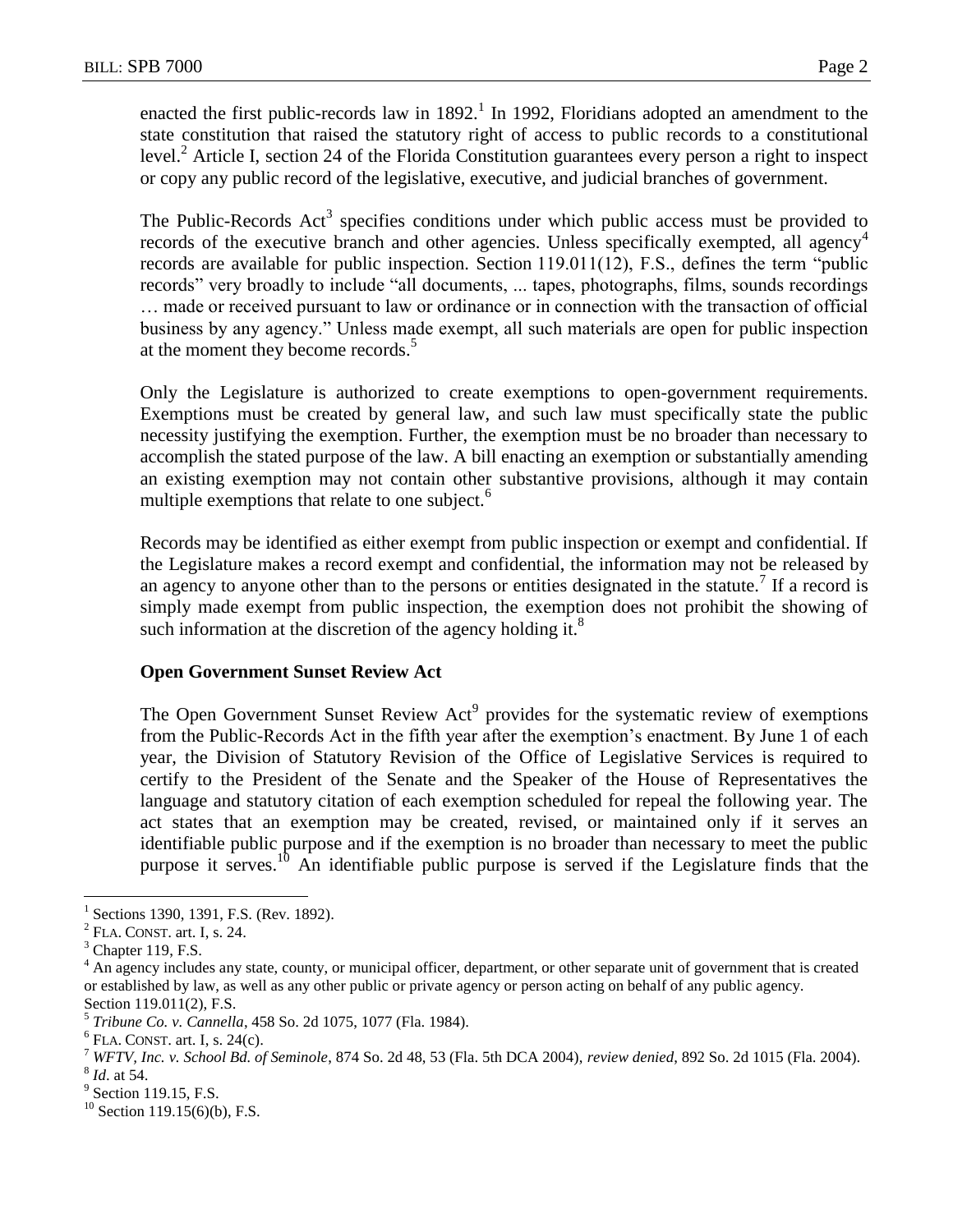purpose is sufficiently compelling to override the strong public policy of open government and cannot be accomplished without the exemption. An identifiable public purpose is served if the exemption:

- Allows the state or its political subdivisions to effectively and efficiently administer a governmental program, which administration would be significantly impaired without the exemption;
- Protects information of a sensitive personal nature concerning individuals, the release of which information would be defamatory to such individuals or cause unwarranted damage to the good name or reputation of such individuals or would jeopardize the safety of such individuals; or
- Protects information of a confidential nature concerning entities, including, but not limited to, a formula, pattern, device, combination of devices, or combination of information which is used to protect or further a business advantage over those who do not know or use it, the disclosure of which information would injure the affected entity in the marketplace. $11$

The act also requires the Legislature, as part of the review process, to consider the following six questions that go to the scope, public purpose, and necessity of the exemption:

- What specific records or meetings are affected by the exemption?
- Whom does the exemption uniquely affect?
- What is the identifiable public purpose or goal of the exemption?
- Can the information contained in the records or discussed in the meeting be readily obtained by alternative means?
- Is the record or meeting protected by another exemption?
- $\bullet$ Are there multiple exemptions for the same type of record or meeting that it would be appropriate to merge? $12$

# **Insurance Claim Data Exchange**

Section 409.25659, F.S., was established during the 2004 Regular Session to provide for the identification of claims<sup>13</sup> on liability insurance which could potentially be applied to child support arrearages in Title IV-D cases.<sup>14</sup>

The department was directed by statute to develop and operate a data match system to identify noncustodial parents who owe past-due child support and who also have a claim with an insurer.

 $\overline{a}$ <sup>11</sup> *Id*.

 $12$  Section 119.15(6)(a), F.S.

<sup>&</sup>lt;sup>13</sup> A "claim" is considered an open, unresolved bodily injury claim on liability coverage in excess of \$3,000 in an insurance contract payable to an individual, or to a third party for the benefit of the individual, who is a Florida resident or who had an accident or loss that occurred in Florida, or who has an outstanding child support obligation in Florida. Section 409.24659(1), F.S.

<sup>&</sup>lt;sup>14</sup> Chapter 2004-334, Laws of Fla. The term "Title IV-D" refers to state-run child support enforcement programs which are funded through grants provided for by the Social Security Act of 1975. Title IV of the Social Security Act covers grants to states for the purpose of providing aid and services to needy families with children and for child-welfare services. Part "D" of that law covers child support and the establishment of paternity.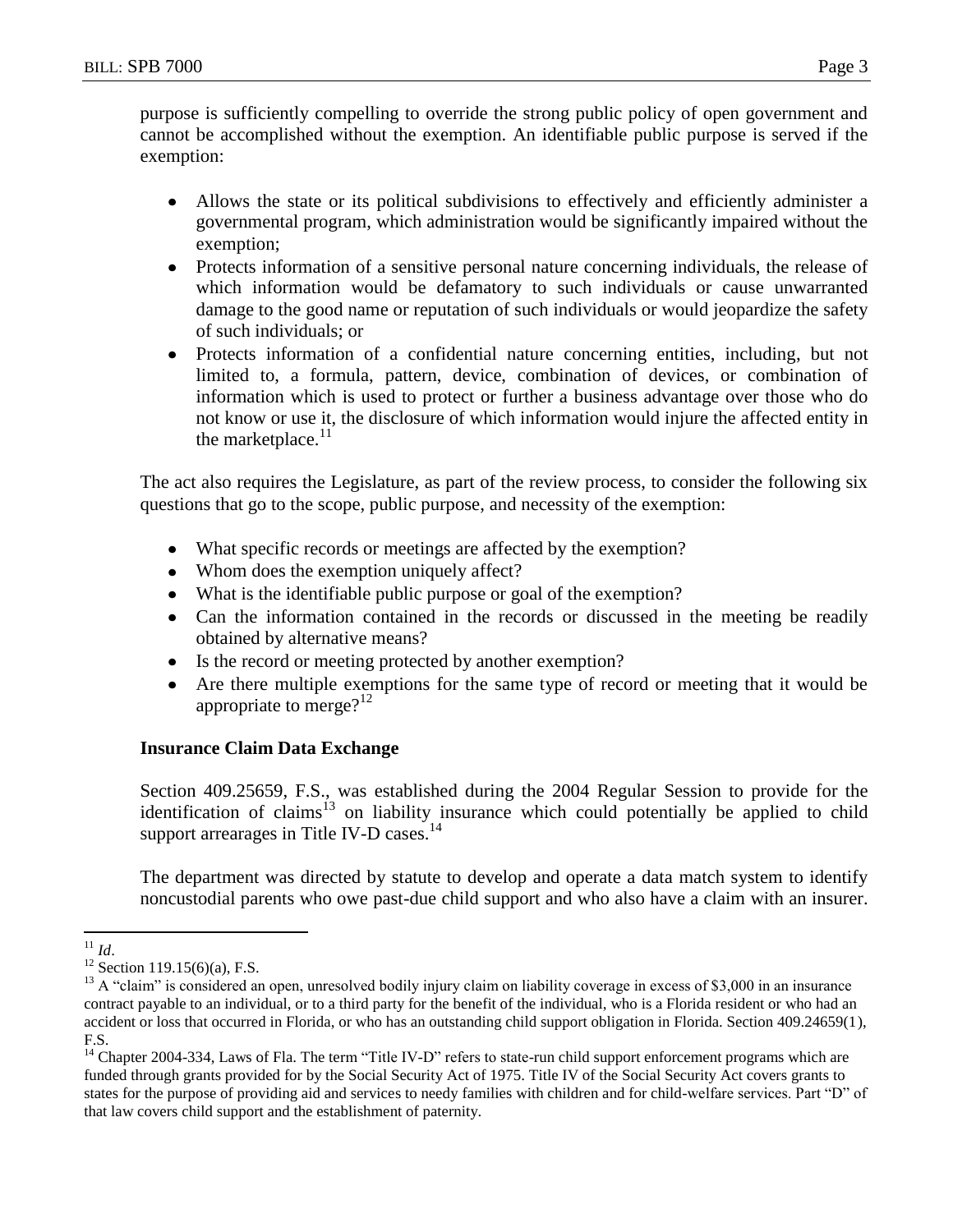This process allows insurers to voluntarily provide DOR with the name, address, and, if known, date of birth and Social Security number or other taxpayer identification number for each noncustodial parent identified as having a claim.<sup>15</sup> This data can only be used for purposes of child support enforcement.<sup>16</sup>

Within the data match system, an insurer may provide DOR with the needed information in one of three ways:

- An insurer may provide the required data for each claim directly to DOR electronically so that the department can conduct a data match;
- An insurer may receive or access data from DOR and conduct a data match of all noncustodial parents who have a claim with the insurer and who owe past-due child support, and submit the match data regarding each noncustodial parent to DOR; or
- An insurer may authorize an insurance claim data collection organization to complete one of the two options mentioned above.<sup>17</sup>

Due to the variety of data submission methods provided within the system, it would be possible for DOR to receive information on individuals having a claim with an insurer, who do not owe child support. $18$ 

In 2004, DOR contacted most of the top 25 insurers in the state to begin implementation of the statute. However, during this time insurers were responding to claims resulting from damage caused by the 2004 hurricane season so DOR decided to postpone working on the insurance claim data exchange initiative.<sup>19</sup>

In February 2006 Congress passed the Deficit Reduction Act of 2005 (the Act), which authorized the Federal Department of Health and Human Services (HHS) to compare information concerning individuals owing past-due child support with information maintained by insurers concerning insurance claims, settlements, awards, and payments. The Act further allows HHS to furnish information resulting from the data matches to state agencies responsible for child support enforcement.<sup>20</sup> A federal workgroup was established to implement this provision. The department monitored the activities of the federal workgroup charged with implementing the nationwide insurance data match program and began implementing the changes necessary to receive data from the federal program. $^{21}$ 

 $\overline{a}$ <sup>15</sup> Section 409.25659(2), F.S.

<sup>&</sup>lt;sup>16</sup> Section 409.25659(5), F.S.

<sup>&</sup>lt;sup>17</sup> Section 409.25659(2)(a)-(c), F.S.

 $^{18}$  Conversation with representatives from the Fla. Dep't of Revenue (July 12, 2011).

<sup>19</sup> Comm. on Children, Families, and Elder Affairs, The Florida Senate, *Open Government Sunset Review Regarding Noncustodial Parents Owing Past-Due Child Support*, 4 (Interim Report 2009-202) (Sept. 2008), *available at* [http://archive.flsenate.gov/data/Publications/2009/Senate/reports/interim\\_reports/pdf/2009-202cf.pdf](http://archive.flsenate.gov/data/Publications/2009/Senate/reports/interim_reports/pdf/2009-202cf.pdf) (last visited June 15, 2011).

 $^{20}$  *Id.* 

<sup>21</sup> *Id*.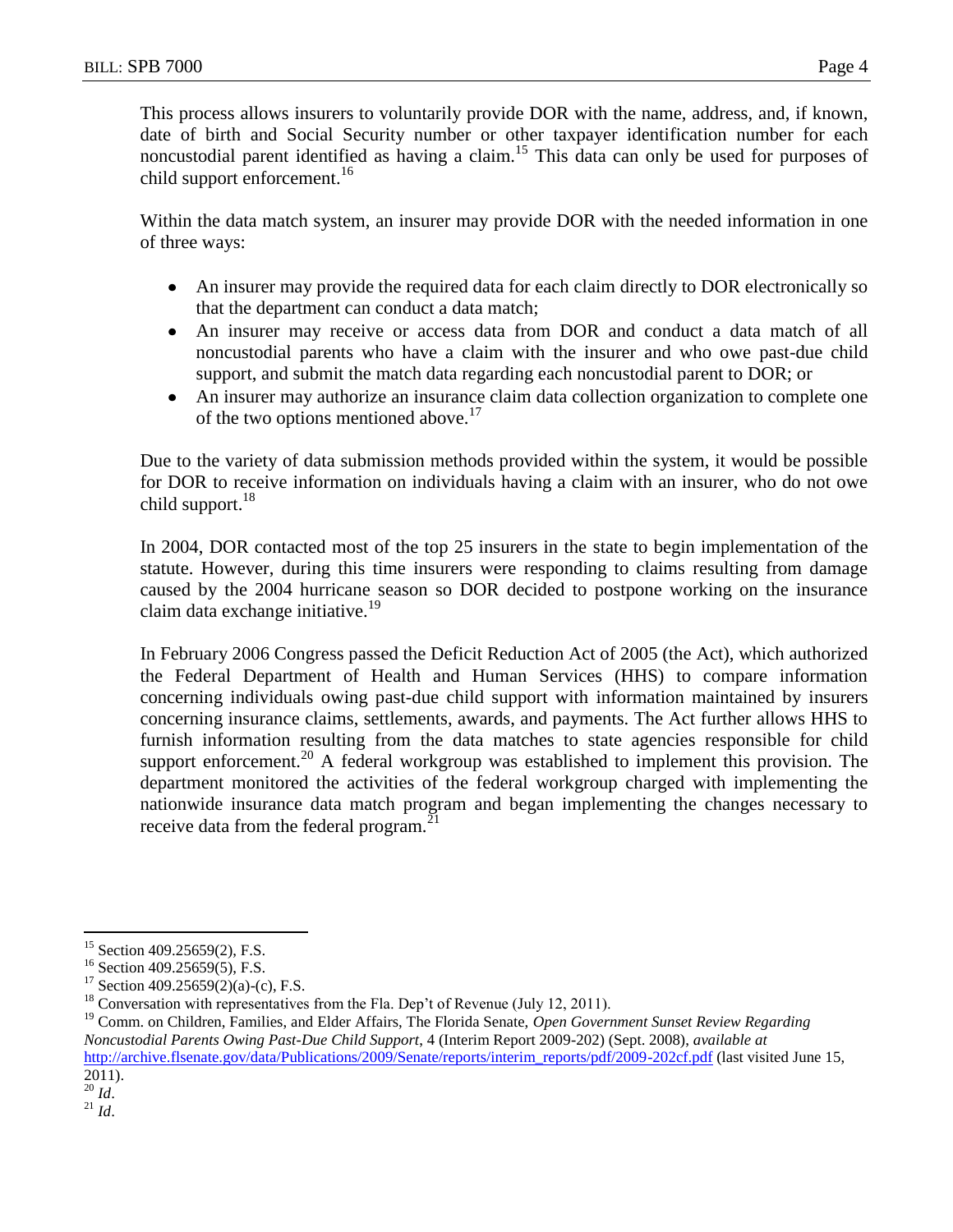In November 2008, DOR began data matching activities with the federal program and began issuing income deduction notices on matches.<sup>22</sup> Between November 2008 and October 2009, the department received 2,996 data matches from the federal program.<sup>23</sup> Of those matches, 422 were previously made by the department through other means.<sup>24</sup> According to department representatives, approximately \$2 million has been collected since the department implemented the federal matching program.<sup>25</sup>

During the 2009 Regular Session, there was discussion over whether the federal voluntary insurance data match program would replace the state's voluntary program. The department sent 84 letters to Florida-based insurance companies from November 2009 through February 2010 inviting them to participate in the voluntary state program. The department received responses from two companies, both of which stated they do not handle personal liability insurance. In February 2011, DOR sent an additional 135 letters to Florida-based insurance companies and as of June 1, 2011, they had received only three responses, including one from Citizens Property Insurance Corporation (Citizens).<sup>26</sup> The department has been working with Citizens to design a data match system and by 2012, DOR should begin receiving data from Citizens.<sup>27</sup> The department continues to encourage voluntary participation in the state insurance claim data match through annual contact letters to Florida-based insurers.<sup>28</sup>

The department reports that as of May 2011, the number of noncustodial parents eligible to be matched using the insurance claim data exchange is  $448,965.^29$ 

### **Public-Records Exemption for Insurance Claim Data Exchange**

Section 409.25661, F.S., provides that information obtained by DOR during an insurance claim data exchange pursuant to s. 409.25659, F.S., is confidential and exempt from public disclosure until the department determines whether a match exists. If a match does exist, the matched data is no longer considered confidential and exempt and becomes available for public disclosure unless otherwise exempt. If a match does not exist, the information must be destroyed.

This public-records exemption was created in 2004 and during the 2009 and 2010 Regular Sessions, the Legislature extended the repeal date of the exemption to provide DOR with ample time to determine the success of the provisions contained in the federal Deficit Reduction Act of 2005. This exemption stands repealed on October 2, 2012, unless reviewed and saved from repeal through reenactment by the Legislature.

 $\overline{a}$ 

 $22$  E-mail from Debbie Thomas, Dep't of Revenue, to staff of the Senate Committee on Children, Families, and Elder Affairs (June 14, 2011) (on file with the Senate Committee on Children, Families, and Elder Affairs).

<sup>&</sup>lt;sup>23</sup> Governmental Affairs Policy Committee, The Florida House of Representatives, *House of Representatives Staff Analysis HB 7091* (Mar. 5, 2010), *available at* <http://archive.flsenate.gov/data/session/2010/House/bills/analysis/pdf/h7091.GAP.pdf> (last visited July 13, 2011).

 $^{24}$  *Id.* 

<sup>&</sup>lt;sup>25</sup> Conversation with representatives from the Fla. Dep't of Revenue (July 12, 2011).

<sup>26</sup> Dep't of Revenue, *CSE Insurance Data Match Public Records Exemption* (June 14, 2011) (on file with the Senate Committee on Children, Families, and Elder Affairs).

<sup>&</sup>lt;sup>27</sup> Conversation with representatives from the Fla. Dep't of Revenue (July 12, 2011).

<sup>28</sup> Dep't of Revenue, *supra* note 27.

<sup>&</sup>lt;sup>29</sup> E-mail from Debbie Thomas, Dep't of Revenue, to staff of the Committee on Children, Families, and Elder Affairs (June 24, 2011) (on file with the Senate Committee on Children, Families, and Elder Affairs).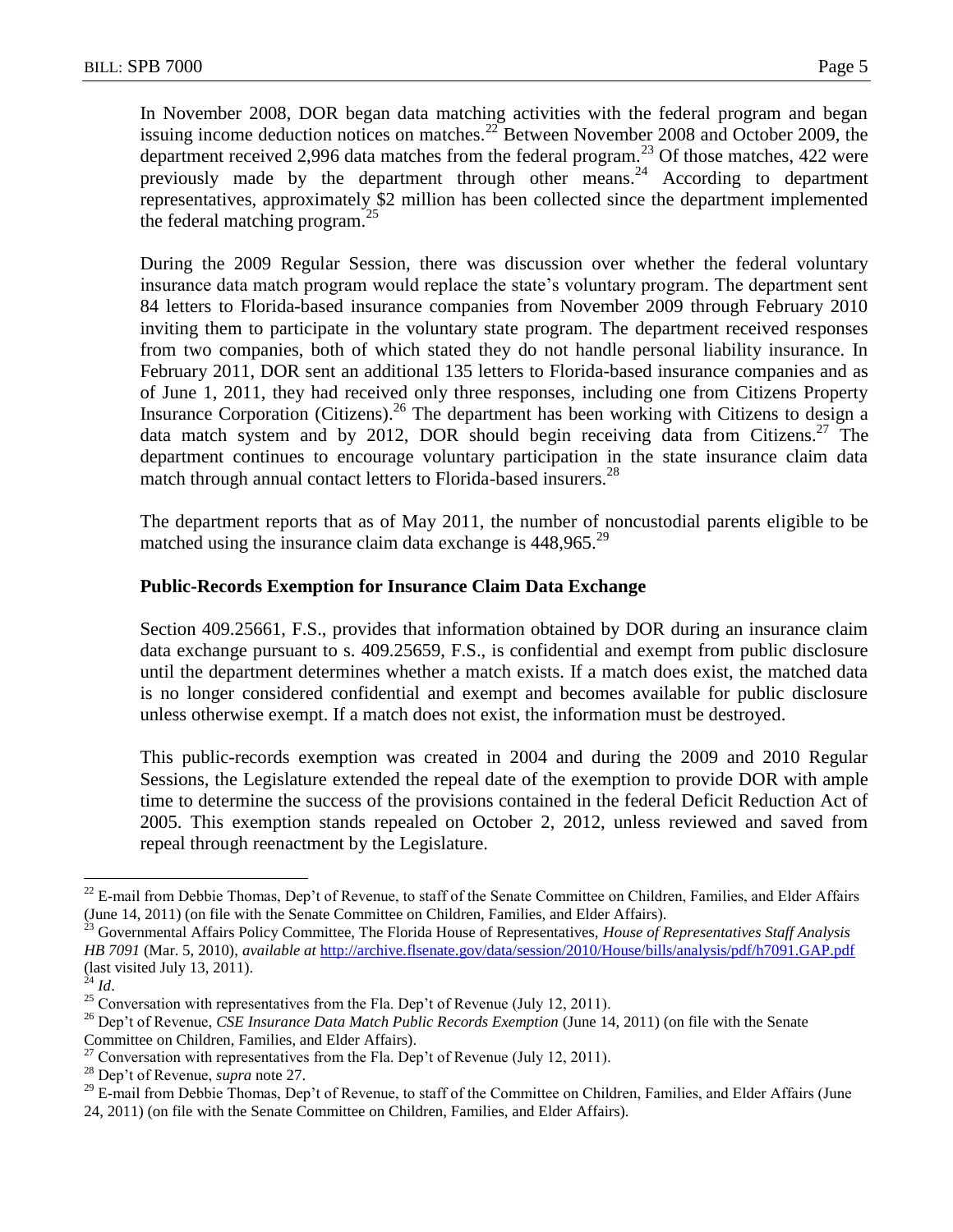### **Committee on Children, Families, and Elder Affairs' Open Government Sunset Review**

Based on an Open Government Sunset Review of this exemption, Senate professional staff of the Children, Families, and Elder Affairs Committee recommended in September 2011 that the Legislature retain the public-records exemption established in s. 409.25661, F.S., which makes personal information obtained by DOR during an insurance claim data exchange pursuant to s. 409.25659, F.S., confidential and exempt from public disclosure until the department determines whether a match exists. $30$ 

This recommendation was made in light of the information gathered for this Open Government Sunset Review, which indicated there is a public necessity in maintaining the confidential nature of personal information gathered by the department relating to persons having open liability claims with participating insurers. Additionally, the department reports that insurance providers may be less likely to participate in the insurance claim data exchange program without the exemption, making the exemption vital to the effective administration of the program.

# **III. Effect of Proposed Changes:**

This proposed committee bill reenacts and saves from repeal s. 409.25661, F.S., allowing the information obtained by the Department of Revenue (DOR) during an insurance claim data exchange pursuant to s. 409.25659, F.S., to remain confidential and exempt from public disclosure until such time as the department determines whether a match exists.

#### **Other Potential Implications**:

If the Legislature chooses not to retain the public-records exemption for the information obtained by DOR during an insurance claim data exchange, the exemption will expire on October 2, 2012. Without the exemption, the names, addresses, dates of birth, social security numbers, and claim numbers of noncustodial parents will become public.

# **IV. Constitutional Issues:**

A. Municipality/County Mandates Restrictions:

None.

 $\overline{a}$ 

B. Public Records/Open Meetings Issues:

This proposed committee bill retains an existing public records exemption. This bill complies with the requirement of article I, section 24 of the Florida Constitution that public-records exemptions be addressed in legislation separate from substantive law changes.

<sup>&</sup>lt;sup>30</sup> Committee on Children, Families, and Elder Affairs, Fla. Senate, Open Government Sunset Review of Section 409.25661, *Relating to Insurance Claim Data Exchange Information* (Interim Report 2012-301) (Sept. 2011), available at <http://www.flsenate.gov/PublishedContent/Session/2012/InterimReports/2012-301CF.pdf> (last visited Sept. 27, 2011).